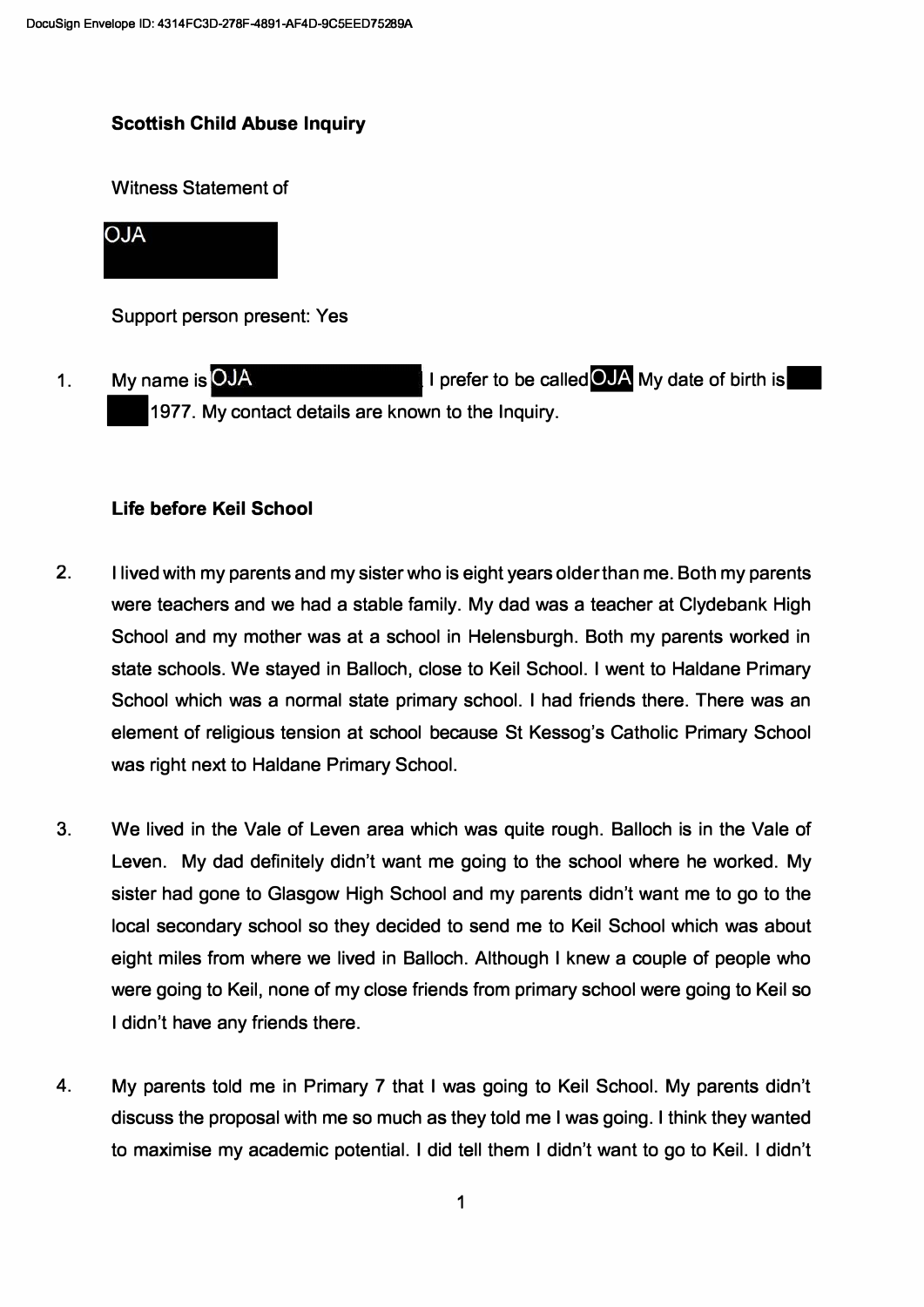want to go there right from the start but the decision wasn't mine. I got some stick from my friends about going to Keil. In Vale of Leven, there was a certain amount of snobbery associated going to anywhere other than the local school. I think I got two weeks longer in the summer holidays as Keil started its term later than the state schools.

5. I remember I had to do an entrance exam to see about a bursary to go there. The exam was held at Keil School. My parents took me there for the exam and I had a tour about the school. It was very formal, almost military in some respects.

### Keil School, Dumbarton 1988/9 to 1989/90

6. I was eleven years old when I started first year at Keil School. I had to get the bus from the main street in Balloch to the school. It was a private minibus and it picked up kids along the route to the school. I had to stand in the street in the distinctive green and yellow blazer but fortunately it was earlier than the time when kids would be going to the local school. You didn't want to be seen in that blazer because it made you a target.

### Routine at Keil School

7. The regime at Keil was quite harsh. They used violence to keep us in line. The prefects were called Chiefs and Deputy Chiefs. The Chiefs were sixth year pupils and the Deputies were fifth year pupils. They were mostly huge guys who played rugby. They all had the remit of disciplining the younger kids. It was mainly beatings, or dead-arms. Most of them were very handy with their fists and their feet. Each Chief and Deputy had a squad made up of pupils from all the years below them. I think the allocation of squads was based on whether a pupil was a day pupil or a boarder. There were about ten or twelve pupils in my squad.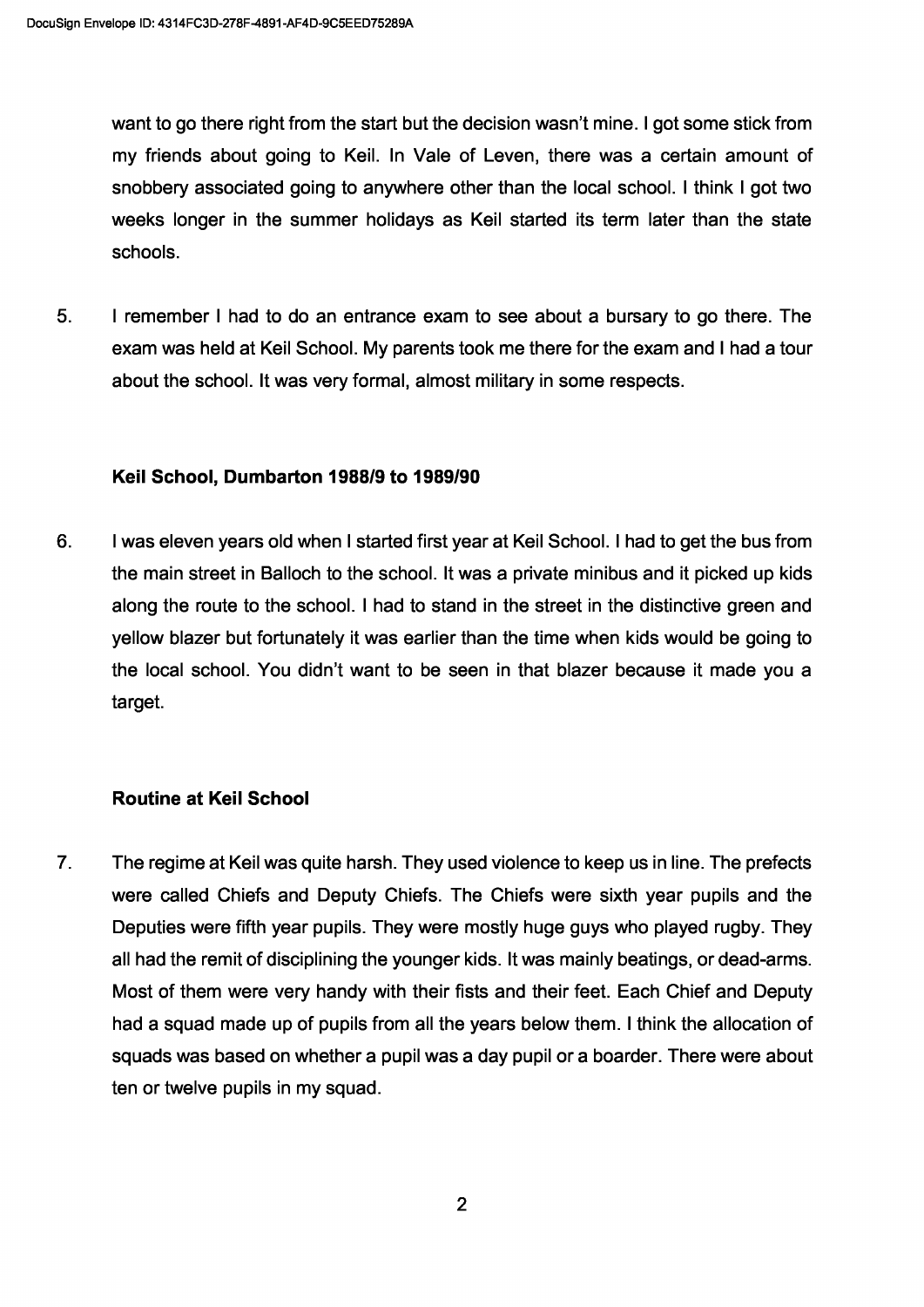8. The squad I was allocated to had a Chief called He was quite manipulative and crafty about enforcing school rules. There was a phase of pupils using the inside of ball point pens as a blow dart with needles from Armistice poppies. would ask junior pupils if he could borrow their pens, to check for condensation which would show if it had been used as a blow dart. In my opinion he didn't do anything without there being a benefit to him. He didn't do anything to support the vounger pupils. was the deputy Chief when I arrived, he was He then became the Chief when I went in to second year and had left. He wasn't too bad but most of the Chiefs took delight in enforcement of the rules.

### First day

- 9. I arrived on the minibus. I was just out of primary school and didn't know anyone at the school very well. All the other boys who got on the bus were huge as they were much older than me. I found the first few days of school hard. I didn't settle but then again I didn't want to settle there.
- $10.$ When I got to the school there was assembly and I learned that there was assembly every day. The pupils would come in first and then the teachers would come in and deliver some sort of lecture or prayer. I think there must have been some kind of meeting for the new first years but I can't remember that level of detail. I think there were perhaps about 300 pupils at Keil. I don't know what proportion were day pupils as opposed to boarders. There were some girls at Keil School, but it was mainly boys. Some of the girls were Chiefs and Deputies too.

## School

- **SNR** 11. was Mr CGC | I also had a Housemaster called William Bain. There were three houses but I can't remember their names. There might have been a Head of Year but I can't remember.
- $12.$ You were randomly allocated to a house, even if you were a day pupil like me. The boarding pupils didn't really treat day pupils that differently even though they were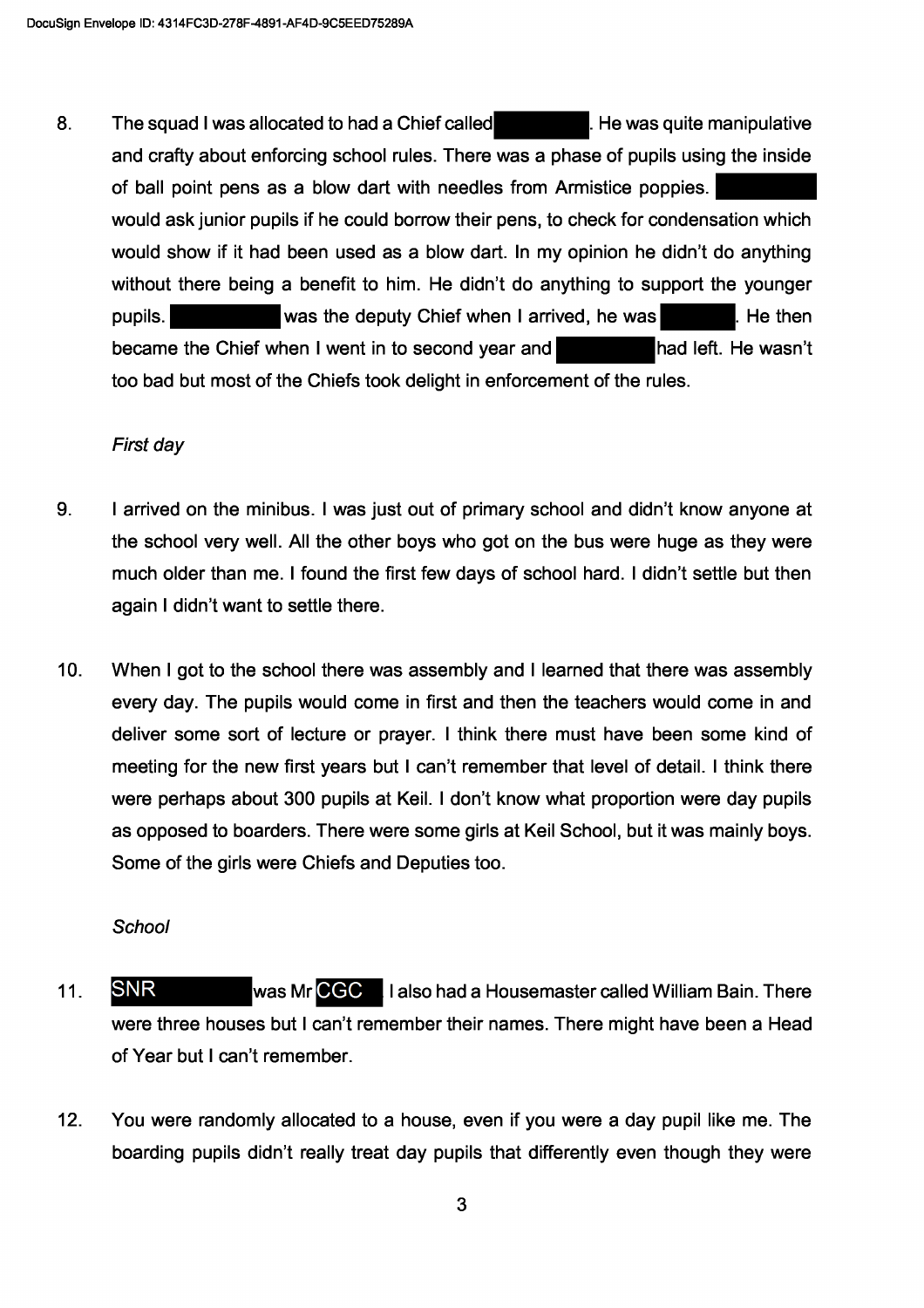encouraged to do so. They had a nickname for us and they called us, "Huns" but it was nothing to do with sectarianism. Even the teachers would refer to day pupils as "Huns". However there wasn't any bullying of day pupils by boarders just because they were day pupils.

- $13.$ We had assembly in the morning followed by classes until about 10.45 am. Then there was a short break where we would go to the common room for our year. There were more classes until lunchtime, then cleaning duties, then more classes after lunch until about 3.00 pm, then rugby or some other sport. I did play rugby but I wasn't very good. They divided us up according to age so first year's would play against first year's etc. I think the sixth year had a first and second team but the lower years just had one team per year. The school used playing fields in Dumbarton but I don't know if they belonged to the local authority or if they were private.
- I don't think that some of the teachers at Keil School were particularly qualified to  $14.$ teach. I remember the geography teacher asking my class what the capital of Scotland was, and the answer given was Edinburgh. She was adamant that the capital of Scotland was London. When people tried to insist on correcting her, she gave them punishment exercises. I can't remember that teacher's name.
- $15.$ Mr Evans was the chemistry teacher and he was ok. Mr Bain, my housemaster, was the Physics teacher. We got all three sciences physics, chemistry, and biology at Keil School right from first year. Mr McMurty was the maths teacher. He did have a temper but he was reasonably straight.  $Mr = G$  was the teacher and he had quite a violent temper. He was quite a bad character. I remember him being right in your face bellowing at you. He had quite a short fuse. If you weren't good at

he would blow up. He didn't have a good teaching attitude. He was just a bully. I think I remember Mr ECB throwing something at someone but I can't remember for definite if he ever hit anyone. I can't remember any particular comments he made, he was just angry. Mr Smith was the Deputy Head teacher. He taught a subject too but I can't remember which one.

4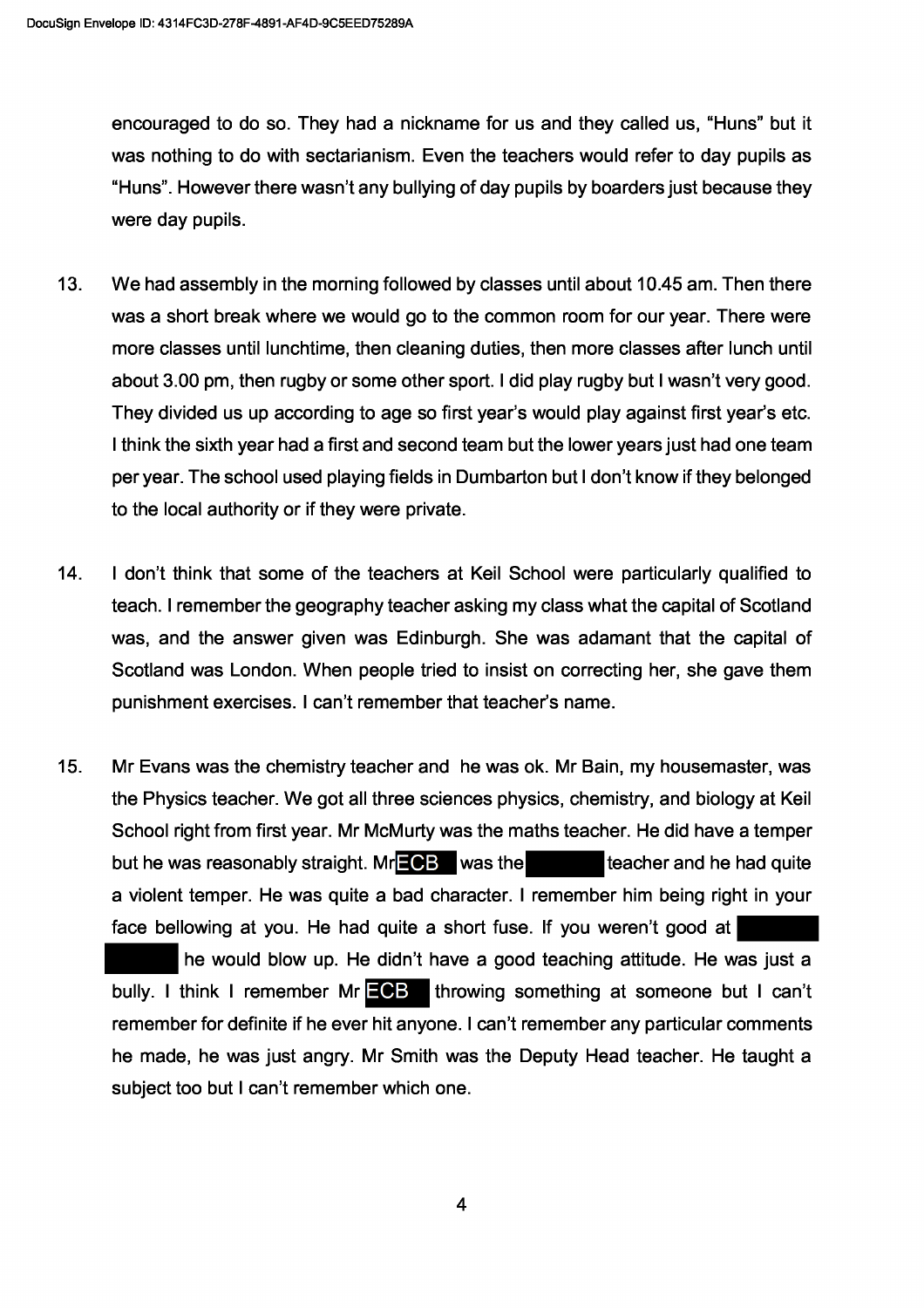- $16.$ People in positions of authority in the school often had their own children as pupils at Keil and I have wondered if they got some kind of cash incentive to have their children there.
- $17.$ After school the boarders would have to do prep. I did mine at home as at the end of the school day I would get the minibus back home. We had exams at the end of year. I did ok but I didn't do well at physics or maths.
- $18.$ There was no real change for me between first and second year at Keil School. I had the same housemaster and I was in the same squad. The chief would have left school and the deputy became the chief, I can't remember his name. It was probably slightly easier for me in second year because I was learning the systems of the school and learning to avoid fists and feet. When the school had a games period, I knew how to get away from the school two to three hours early to avoid confrontations.

# Mealtimes/Food

- 19. As a day pupil, I was only at Keil for lunchtime. We went into the refectory and each squad had their own table. The teachers had the top table. We had to queue up to get served our lunch. We would say a prayer before we ate. The food was absolutely dreadful. The chef at Keil was called Dello. He stayed on the grounds of the school  $and$ at the school.
- 20. After we had lunch each year would go to their common room until it was time to go back to class

# Washing/bathing

 $21.$ They had showers at Keil School as we were playing rugby most days. The showers were open-plan. The showers weren't supervised. The Chiefs and Deputies weren't there. As far as I remember you were just left in your year group to get on with it. I can't remember if Mr Bain came into the shower room. There weren't any problems in the showers but I just remember they were dirty and unhygienic. I think most times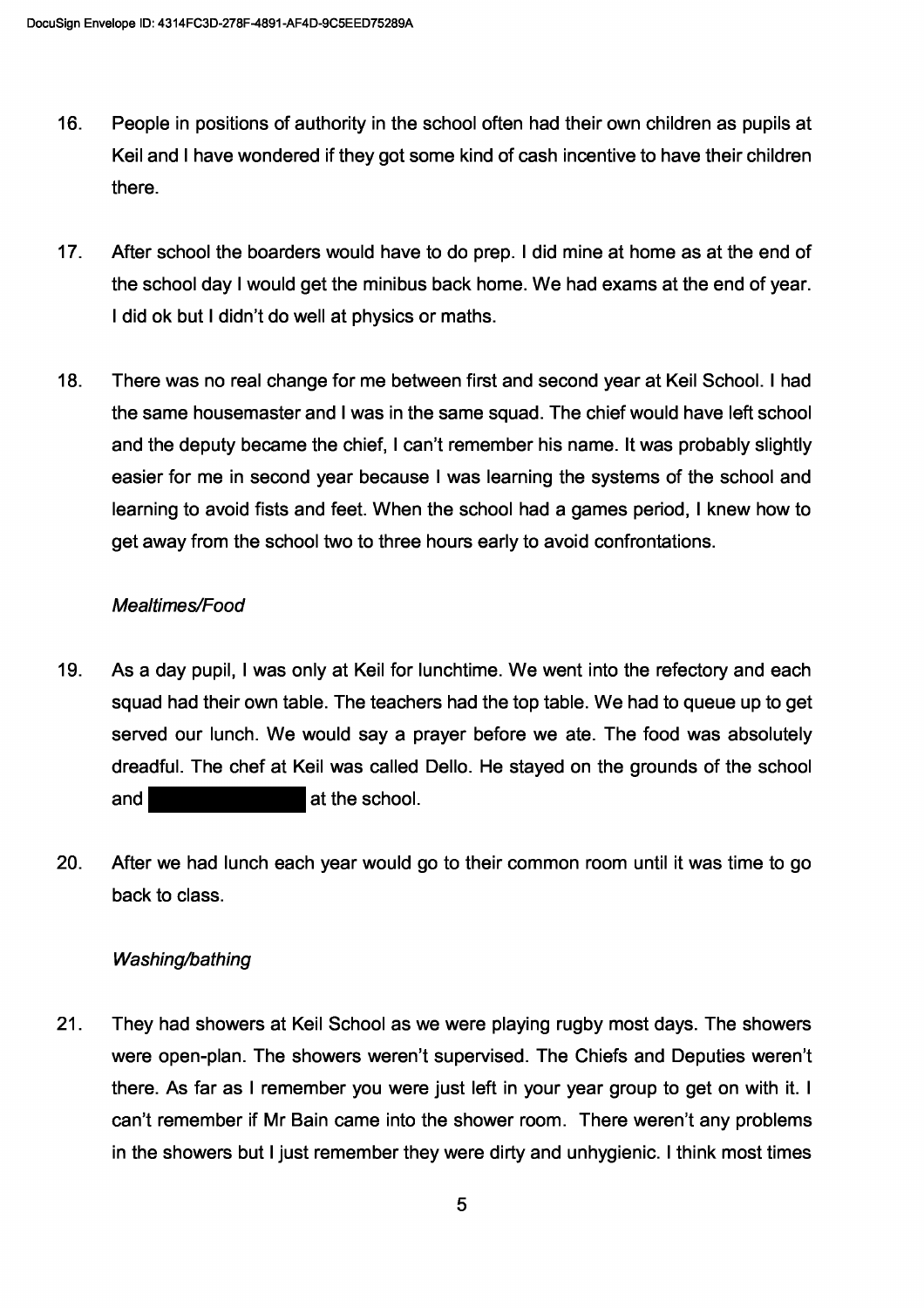I would not shower at school, I would just go home and get a shower there. The principal reason was that the showers were unhygienic. There wasn't any sexual abuse in the showers that I suffered, but the level of horseplay went beyond what I would say was normal. Some boys would put bars of soap in the end of a towel and hit you with that, rather than just flicking a towel at you.

## Clothing/uniform

22. The school uniform at Keil was a green and yellow blazer. We also had a green and yellow tie. We wore trousers most of the time but we had a kilt for travelling to sports matches and things.

### Leisure time

23. They had cadets at Keil School. I think the history teacher had some connection with the cadets. We had uniforms for cadets and we wore combat trousers, lightweight trousers, and dress trousers. We went to the rifle range above Faslane. They had new rifles there called 5A80's. I don't remember doing any parades as I don't think I was in the cadets long enough.

### **Chores**

24. After lunch we had to clean the school. We had to sweep the floors and hoover the carpets. I had to clean the history classroom. It seems unbelievable that we had to do this when our parents were paying for us to attend the school. One of the female student deputy's called Arlene supervised my cleaning duties. She was alright.

### Religious instruction

25. There were prayers for the Queen in the morning. We also had to go out onto the lawn in the morning and sometimes stand in our squads and salute the Union Jack. It was very militaristic and it was a throwback to the days of Empire. There were prayers at lunchtime too. There were some Chinese, Pakistani, and African boys boarding at the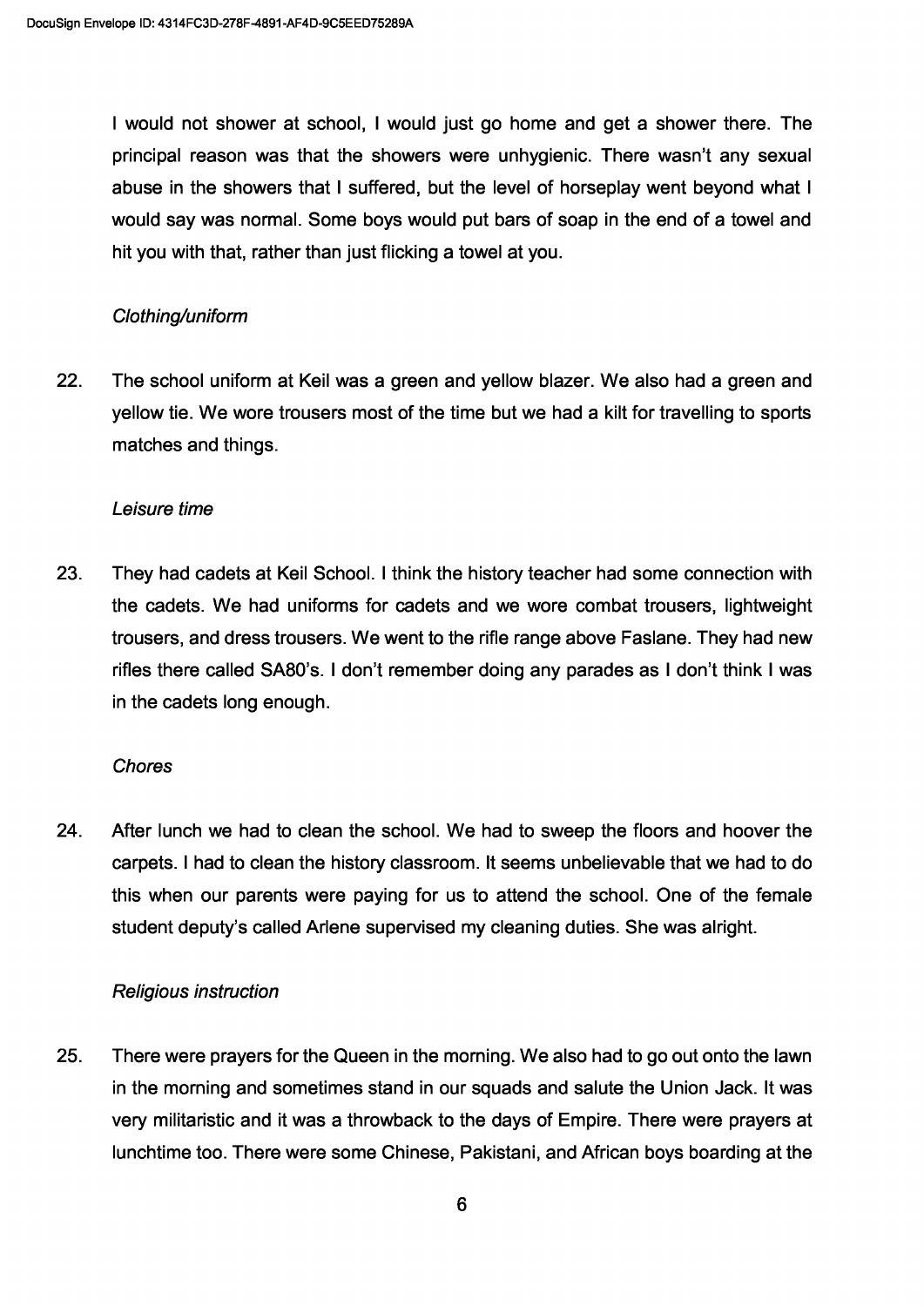school. I don't know if any provision was made for their religion. I don't know how they would have felt about that.

# Trips/Holidays

- 26. I can't recall any school trips other than going to play rugby and other games against other schools. I was in the team once or twice, but I was dreadful. The whole team were not very good. We had to wear a kilt with our blazer when we travelled to matches. We were the only school that had to wear a kilt. Teams from the other schools used to make fun of us for that.
- $27.$ During the Easter school holidays the Chinese pupils possibly stayed at the school. I think they were from Hong Kong. There were two Chinese pupils in my class. Their English was not good and they tended to just stick together. I think they struggled in class.

# **Birthdays and Christmas**

- 28. My birthday is in so it wasn't celebrated at Keil School. Boys who did have their birthday during term time would have it celebrated by being given the bumps. This involved everyone standing in a circle around the boy, singing Happy Birthday, while charging in and out and kicking the boy. It was supposed to be jolly banter but it would usually dissolve into a fight.
- 29. The school was not decorated at Christmas. I have a vague recollection of a Christmas dinner or some kind of celebration.

## **Visits/Inspections**

 $30.$ I don't know if the boarders had visits from their parents. I can recall some siblings being at the school together. I am not aware of siblings being deliberately separated from one another.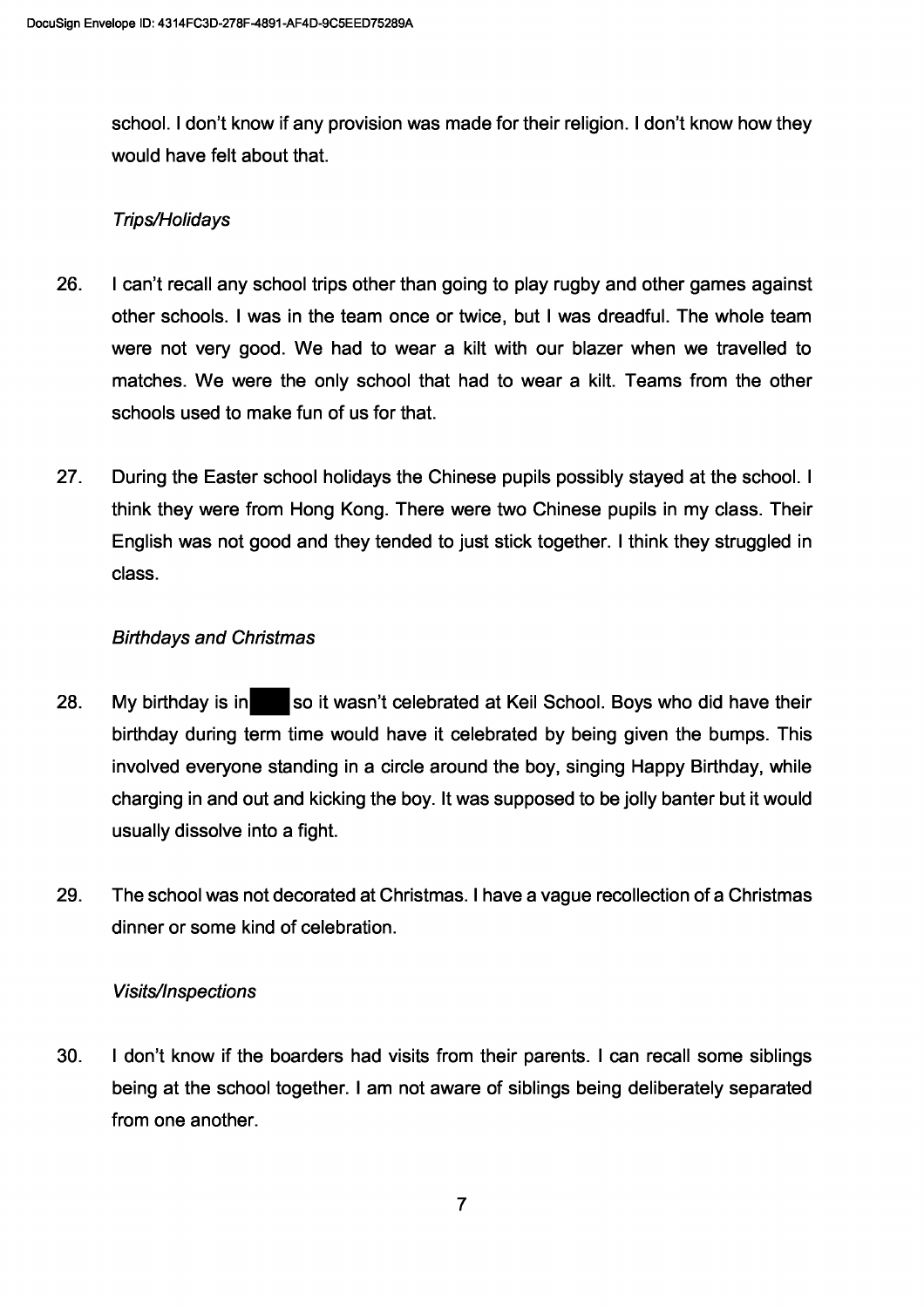$31.$ I can't recall any official visitors or inspectors. I can't remember anyone speaking to me on my own about my experience of the school.

#### Healthcare

 $32<sub>2</sub>$ There was a sickbay which was pretty grotty. There was a matron but I can't remember her name. The only time I had to see her was when I got kicked by

### Running away

33. I had developed escape strategies by the time I reached second year. In the afternoon we would have sports such as rugby. If you weren't playing rugby you were supposed to do another activity like tennis. However no-one monitored whether you turned up to these activities so I used to leave school early. I would sneak out of school about 2.30 pm and get the bus home. It was the local bus that I got and not the school minibus. It was 40p for a child fare but I can't remember how I got the money for the bus fares. I would get off the bus about ten minutes from my house. The area between my house in Balloch and Keil School was a concrete jungle. You didn't want to go through that area wearing a Keil blazer so I used to stick my blazer and my tie in my bag. I carried a normal jacket with me and wore that instead. My parents didn't know I was skipping school because I used to play at a farm near my house until it was the correct time to go home. The farmer didn't ask why I wasn't at school, I think he knew I hated it.

### **Discipline**

- 34. Corporal punishment such as the belt was no longer in use at Keil School when I was there.
- 35. The chiefs and deputies were horrible, power-hungry individuals. The chiefs and deputies had the power to issue punishments to younger pupils. They could give you, "a Copy" to do. This would mean copying out the school rules. Any chief or deputy could give you a Copy, not just the ones in charge of your squad. If you got a Copy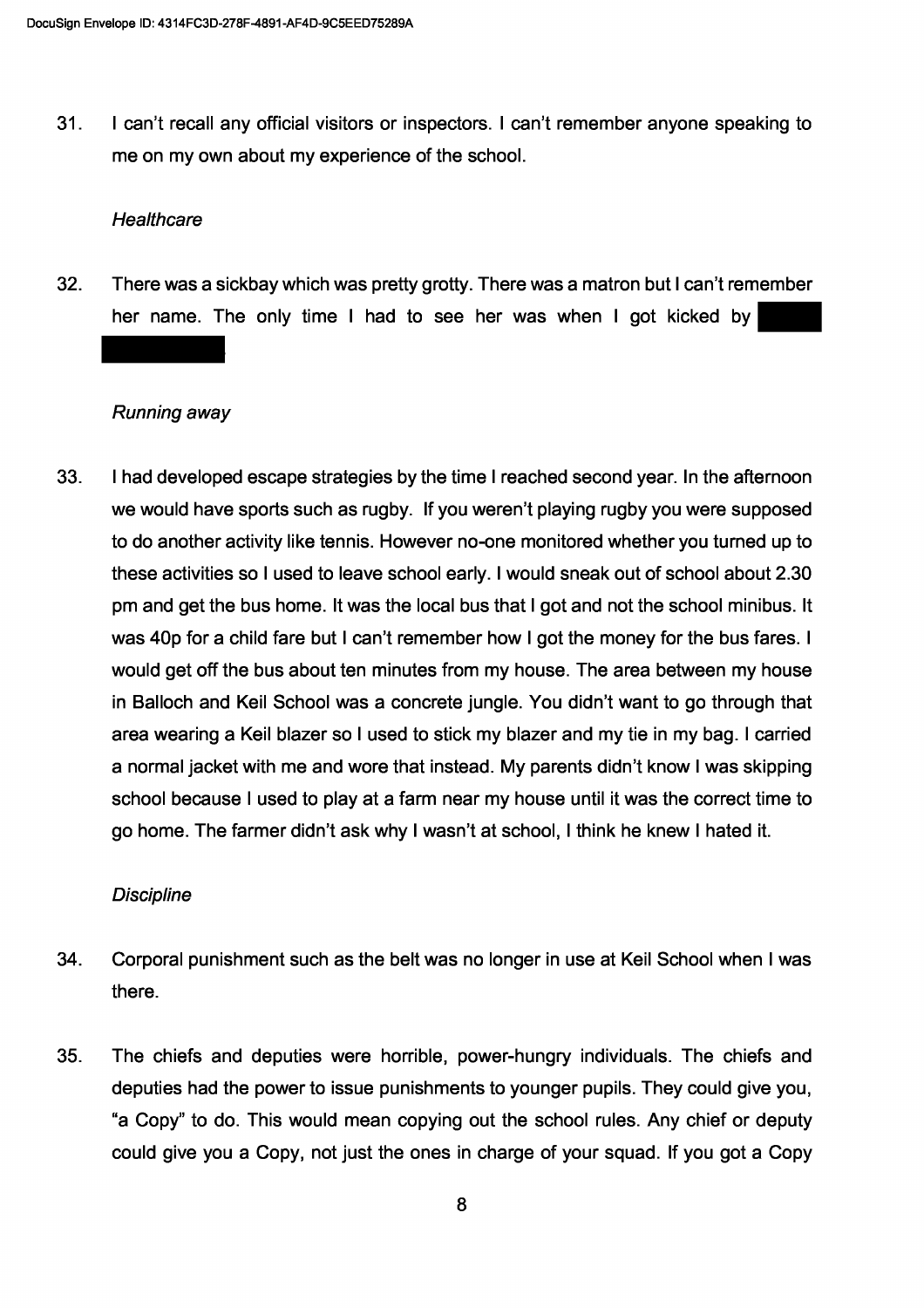from a chief or deputy, you would have to get that signed off by your form teacher so if you got several at one time, they would know about it. I think if you got a certain amount of Copies at one time, that would lead to an automatic detention. I had about three or four Copy punishments in my time at Keil School.

Teachers could also give out detention or what they called. "NH" which would involve 36. going out with a shovel or a rake and cleaning up the grounds of the school. I don't know what NH stood for. If you got detention you would be kept inside for an hour or two. I only got given detention once but I ended up not having to do it. I can't remember what I got detention for. I was usually too scared to do anything wrong. As a day pupil, I would have had to come in to school at weekends for detention.

# **Abuse at Keil School**

- $37.$ I was bullied by a number of pupils who were violent. In addition to there was and who was quite handy with his fists. There were two brothers called There were some others whose names I can't remember. All of them were violent towards me, even if it was just giving me a dead arm. Over the two years I was at Keil School I was subjected to violent abuse every week although I did everything I could to try and avoid it. I still feel very upset thinking about it now.
- 38. William Bain, who was my housemaster, is in jail now. He was convicted of sexual abuse of pupils at Glenalmond, but Keil wasn't mentioned in the report that I saw. He never sexually abused me, but he was inappropriate. His behaviour would not be tolerated now. I think he acted inappropriately with everyone. He was very cuddly with me and he would make me sit on his knee. I can't remember the circumstances of where that happened.
- 39. On one occasion Mr Bain was talking about which parts of your body have bones in them. He started talking about his penis. He said to me, "It sometimes feels like it's got a bone in it." That incident possibly took place in the room behind his physics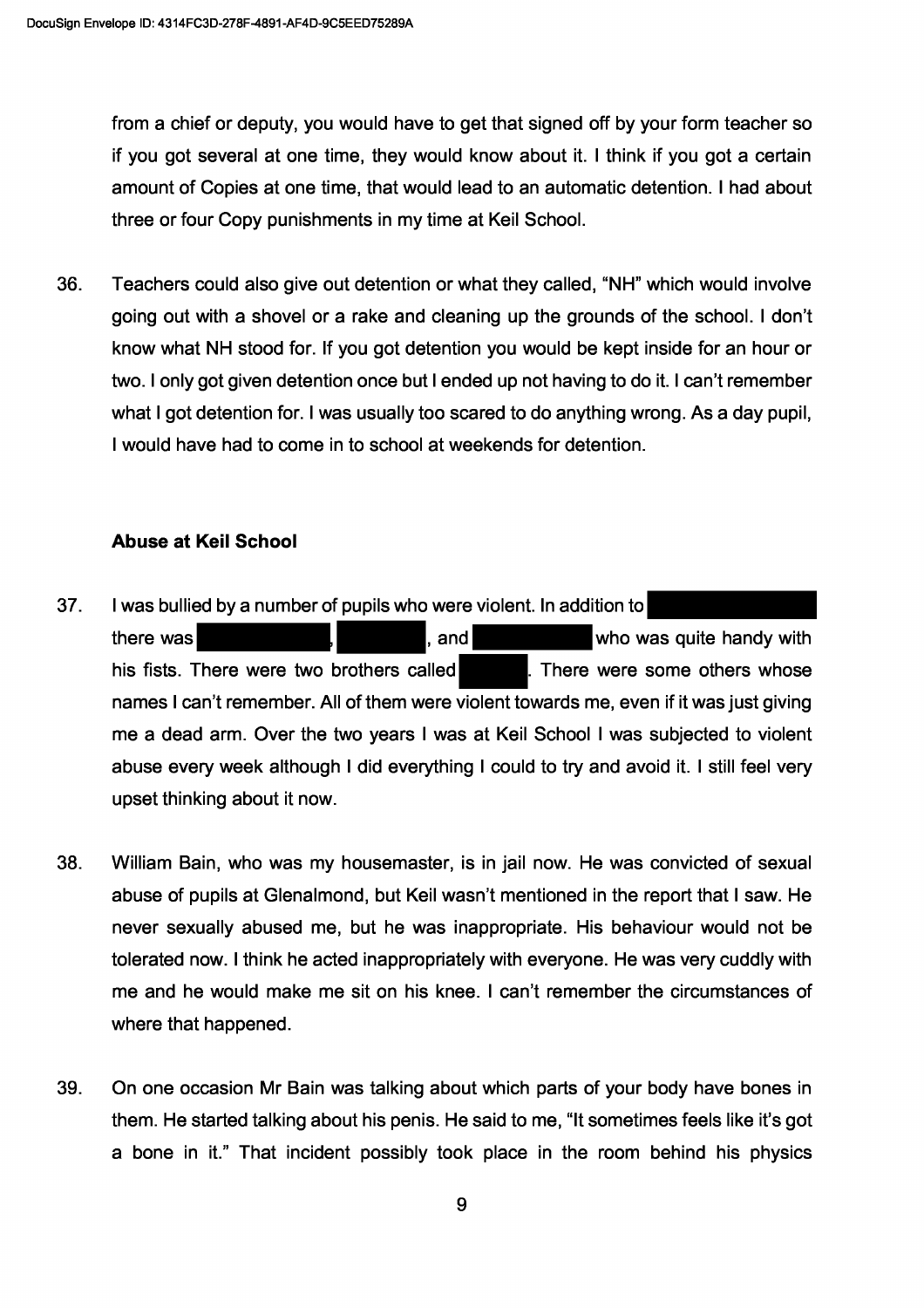classroom. He had a room with soldering irons and things. I can't remember if anyone else was there. I don't remember enough about the incident to give you a true picture. I can't remember if that happened in first or second year. At that age I didn't have the vocabulary to describe someone as a paedophile but I wasn't comfortable with what he was saving. Sex was a taboo subject in my family and it wasn't something that was discussed. I had the feeling that what Mr Bain had said to me was wrong but I couldn't bring myself to approach my parents about it.

- 40. When I was in first year at Keil School there was a rumour going around that Mr Bain had raped a boy in my year called I can't say if he did or not but it was picked up on generally that Mr Bain was creepy. I can't remember who told me about this, it was all round the school. I didn't speak to about it, I wasn't that was a boarder at the school. I do not know if there was friendly with him. any form of police investigation about Mr Bain when I was at school.
- 41. Mr CQL the teacher was very aggressive. He would invade your personal space and shout aggressively just inches away from your face. That happened to me and I recall seeing that happen to others. I think he may have hit a pupil but I'm not sure. Some memories of my time at Keil School are very strong but others are much more vague.
- 42. One morning at assembly I got kicked in the back by who was a deputy, he would have been in fifth year. was a big rugby player. At assembly the chiefs and deputies would stand on benches at the side. As a reprimand for him perceiving me to be mucking about liumped off the bench and kicked me in the back and I went flying. It wasn't so much that it was sore but it was embarrassing. He shouted at me to, "Get back in fucking line." It may sound like a relatively trivial incident but I was just a wee boy when that happened and it has had a major impact on me. This happened just before assembly was due to start so the teachers weren't in the room. It may have happened in my first year at Keil School.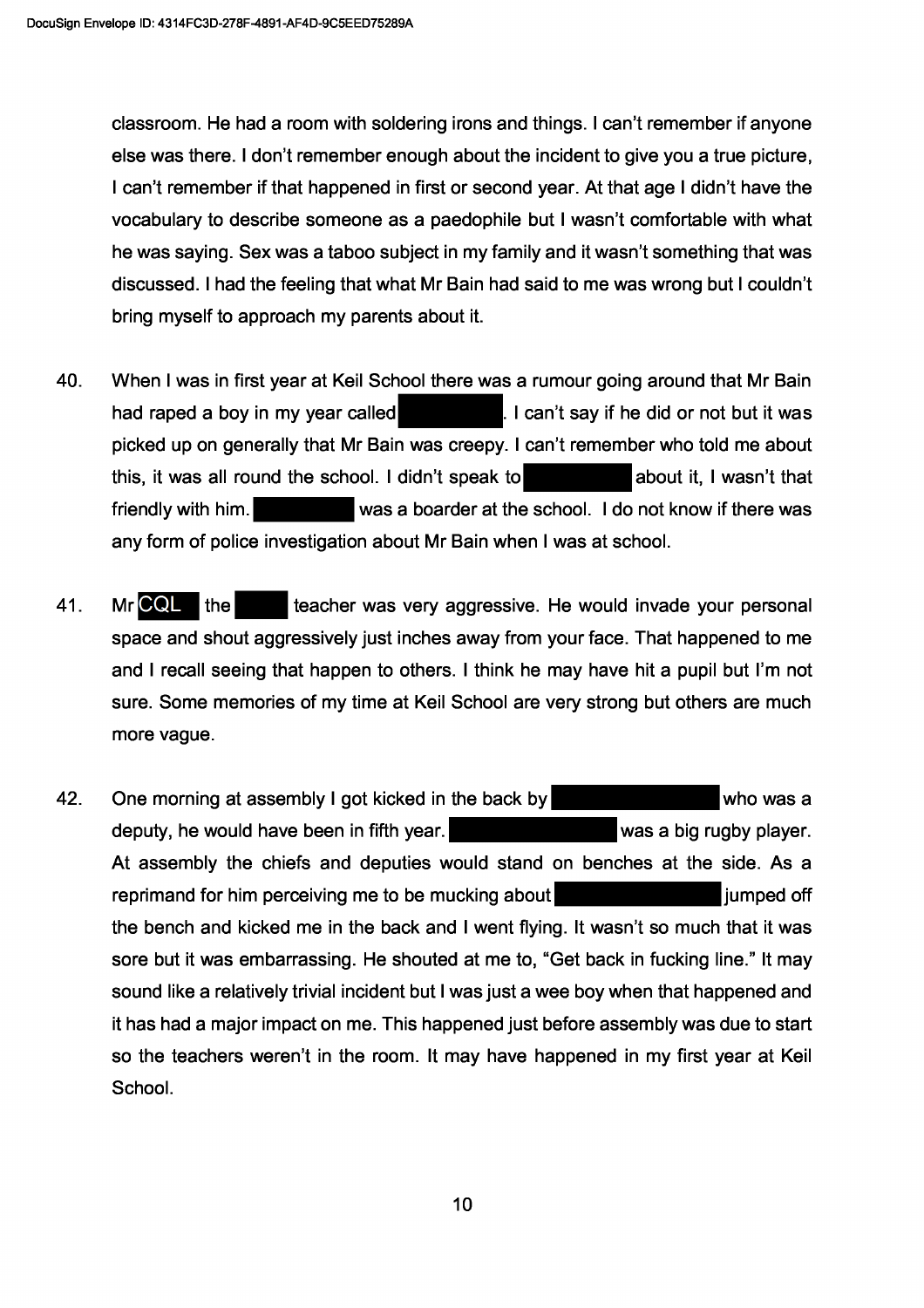- 43. Chiefs and deputies used to give other pupils a dead arm or a dead leg. The first time that happened to me, I was shocked by how painful it was and I cried. Violence was routine. You weren't getting broken bones but getting hit or pinned down was quite common. When I was younger I wrestled with the notion that I had allowed these things to happen to me. I was never brought up to hit back in that type of situation. Maybe if I had been things might have been better, or maybe I might have turned out worse.
- 44. The minibus to and from school could be quite bad. It was a large minibus with about fifteen to twenty seats. There were two day pupils who were quite physical, quite landl violent. Their names were They would have been in fourth year when I was in first year. They were quite handy with their fists and liked to dish out violence. They liked bullying people and they bullied me on the bus. The minibus was a McTaggart's coach. The bus driver was aware of what was going on in the bus but he never intervened.
- 45. I remember one boy from Manchester that I was quite friendly with getting punched by a few of the other boys who were leaning over the seats on the minibus. The fact that the boy was from Manchester and had a different accent was enough of a reason for him to get a hiding.
- 46. I don't know if I would have got on any different if I had gone to secondary school in Vale of Leven but I didn't get on well at Keil School.

## **Reporting of abuse at Keil School**

47. I did tell my parents about the abuse I suffered at Keil School. They mainly took the attitude that sticks and stones may break your bones but names will never hurt you. I did tell them about the incident where kicked me and they did go to the school about that but I don't think there was any action taken against Some senior person at the school told my parents that he had been reprimanded but he wasn't demoted from his position as deputy.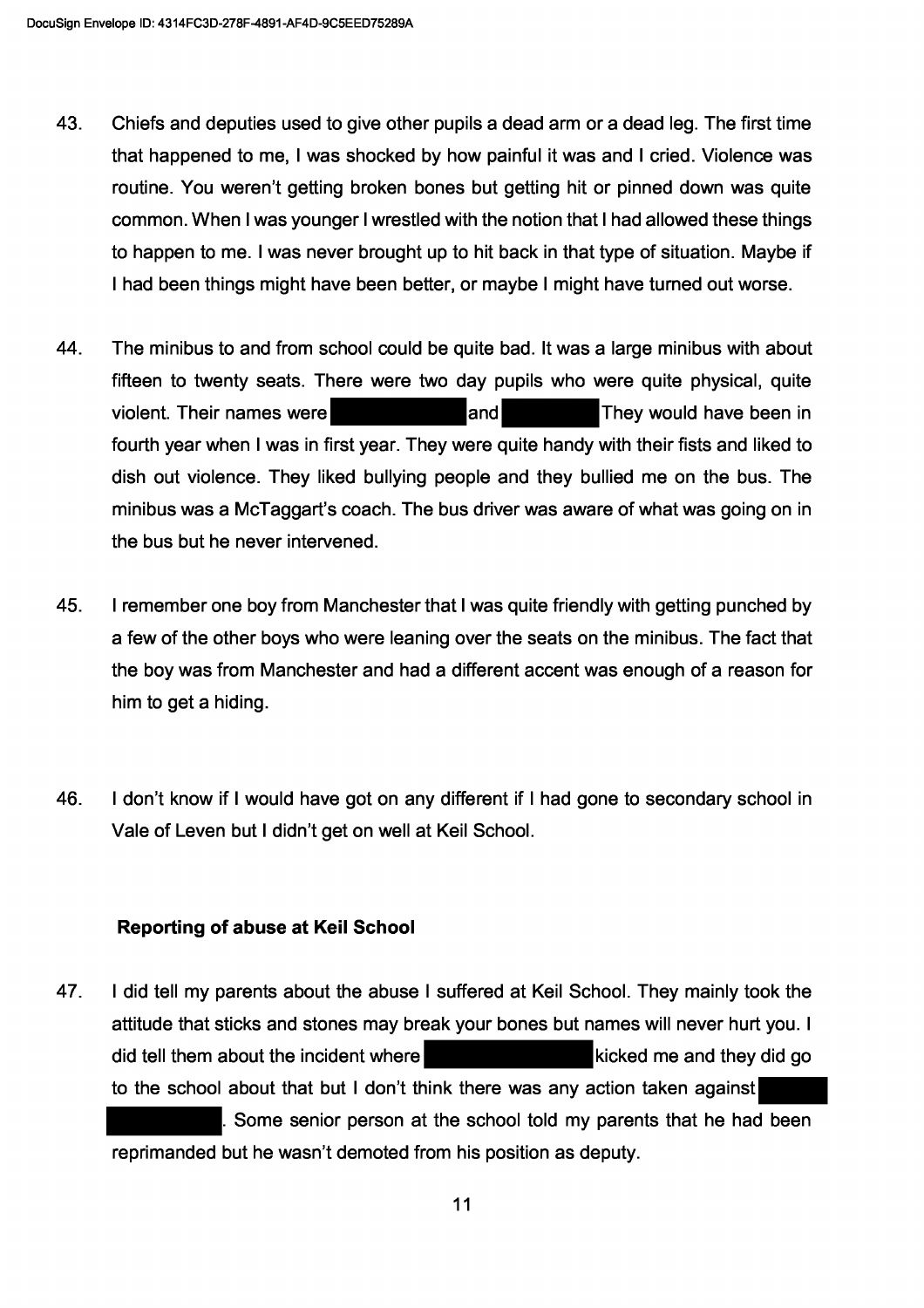48. I think I did report the day-to-day abuse to my parents as well. I just think they thought there was no alternative to me being at Keil School but I don't understand why they would think that. I think that's why I started running away from the school in second year. I just had to take matters into my own hands.

# **Leaving Keil School**

49. I left because my parents were relocating up north to look after my grandmother. We moved north during the school holidays and up until I was told we were moving I was under the impression I would have to go back to Keil School for third year. I was delighted when my parents told me I wouldn't be going back. I went to visible is High which was not far from where we lived. I think that unlike the Vale School in of Leven, the school in lived up to my parents' expectations. When I went I found that I was ahead of the pupils there in some to secondary school in subjects but not others.

# Life after Keil School

- 50. I got on ok at school in and I stayed on for fifth and sixth year. I was never really interested in academia at school. I find the things I was being taught at school more interesting now. I wish I'd done more at the time but I was deliberately rebelling. I got five Highers at school.
- $51.$ After school I went to university. I studied Forestry at Aberdeen University initially and after that I studied Environmental Health at Glasgow University. I have been working as an Environmental Officer for the last fifteen years. I have lived and worked all over Scotland. I am now living in Scottish Highlands with my partner.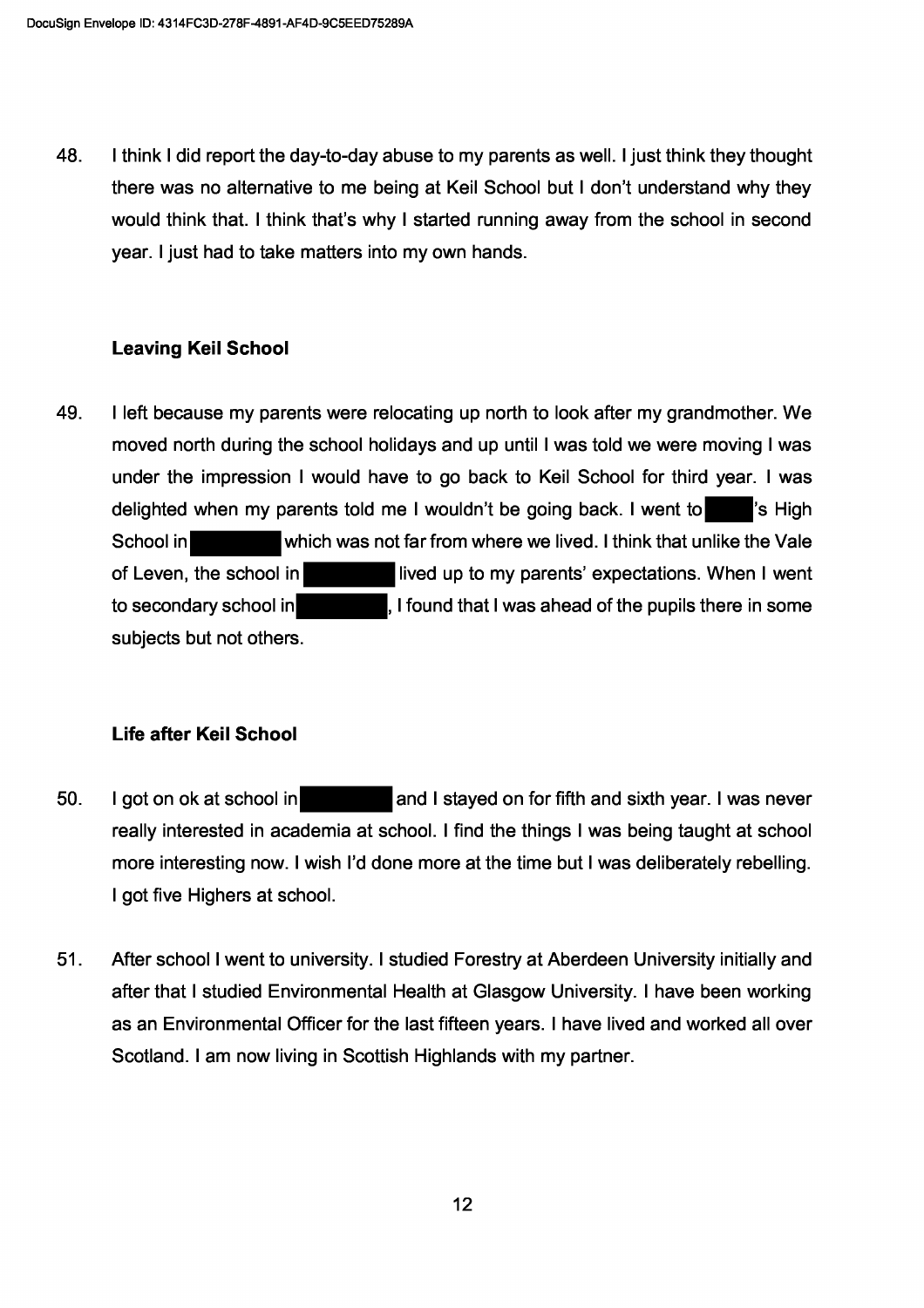### Impact

- 52. I felt embarrassed about going to Keil School, I still do. There was a sense of shame at the time because all my pals were at state schools. I couldn't explain these feelings to my friends at that age. I needed a strong role model to help me through that time and I didn't have one.
- 53. It is not as much of a problem for me now but growing up I wrestled with the idea that I had allowed the abuse I suffered at Keil School to happen to me.
- 54. For a time after Keil School my confidence was shot. I was put on beta blockers at the age of seventeen but they didn't do me any good and I wouldn't take them again. Due to having panic attacks I was referred for counselling by my G.P. and I have tried hypnosis and things but none of them helped me.
- 55. With regard to my housemaster from Keil School, William Bain, I found it very strange that the media reports about his conviction for abuse made absolutely no mention of any abuse at Keil School. I know it might sound paranoid but I did wonder if the people who were in charge of running Keil School might still have some influence in public life or with the media.
- 56. I took up Karate at the age of sixteen and Thai boxing after leaving school. My confidence was in pieces after leaving Keil School. I used to suffer from panic attacks and I had no confidence whatsoever. I couldn't go into somewhere like a hall full of people. Through martial arts I rebuilt myself from the shy wee laddie I was. It gave me great confidence. I also gained confidence from having a drink of alcohol when socialising as it made me feel relaxed and let me switch my mind off. I am not a heavy drinker but it did help me to relax at university by having a drink.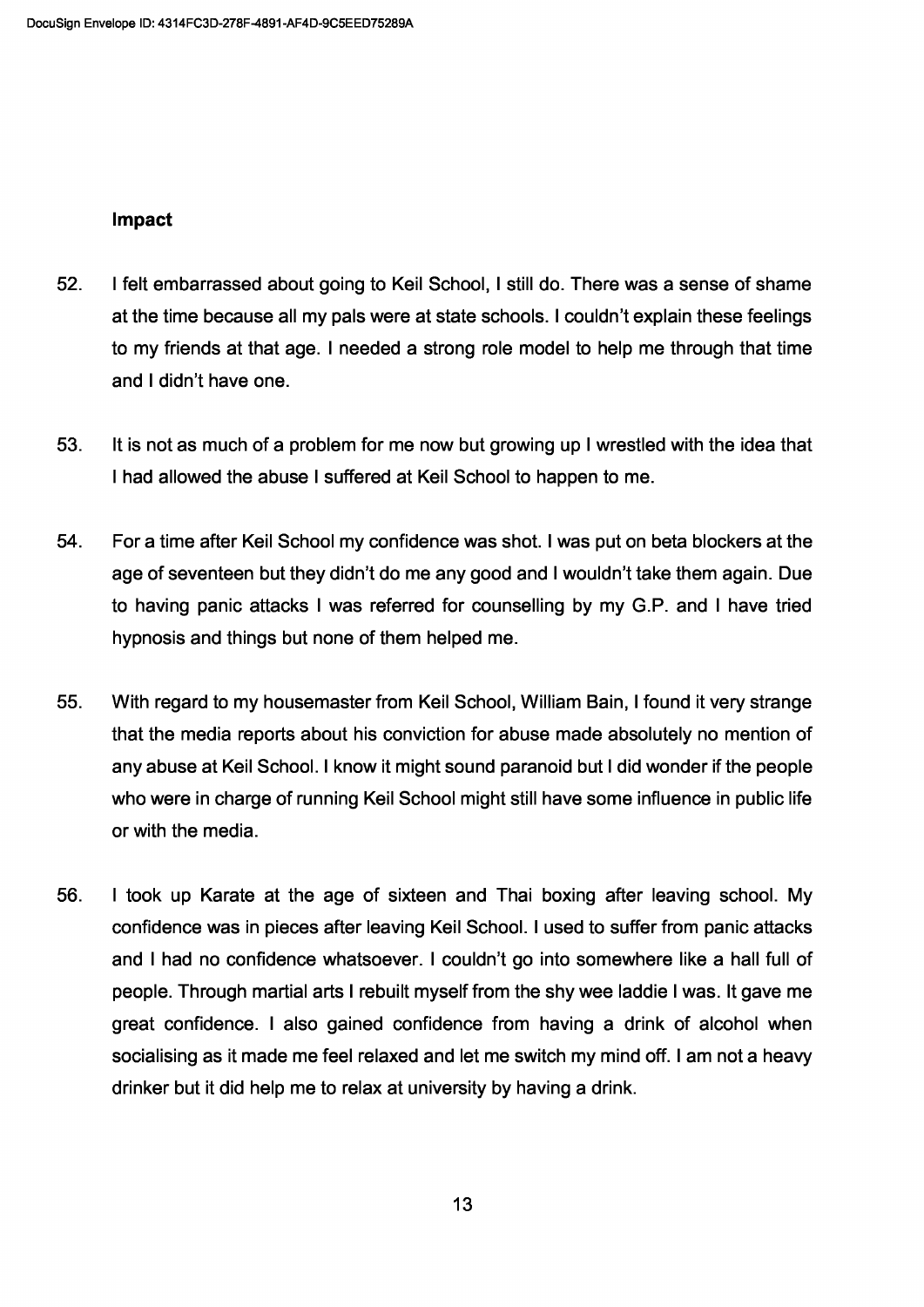57. I have forgiven all of the people who abused me, even l. I have come to realise that they were a product of the environment at Keil School. They were shaped by the regime at the school.

## **Reporting of Abuse**

- 58. I have never made a report to the police about the abuse I suffered at Keil School. I wish I had but I wanted to protect my parents, I didn't want them involved. I felt it was for myself to deal with. I suppose as an adult I didn't have the motivation to report it and I was also ashamed of having had this abuse done to me. I was ashamed of my background and I didn't want anyone to go over it all.
- 59. I have not told my parents all of the details of the abuse I suffered at Keil School. I want to protect them from it, I don't want them to feel guilty. It is a can of worms that I just don't want to open.

### **Records**

- 60. I would like to know if there are records from my time at Keil School. I believe that Keil School has now been redeveloped for housing. I would be a bit scared at looking at my records from Keil School because I have tried to close that chapter of my life. I understand there is an organisation called Future Pathways that could assist me in getting my records.
- 61. I would like to know who profited financially from Keil School because there was systematic physical and sexual abuse that went on. There were things that just shouldn't have happened. There should have been someone who had a duty of care towards the pupils and there should be recourse for those who have suffered. I am not motivated by any financial considerations, I just want to make sure it doesn't happen to anyone else.

## Lessons to be learned